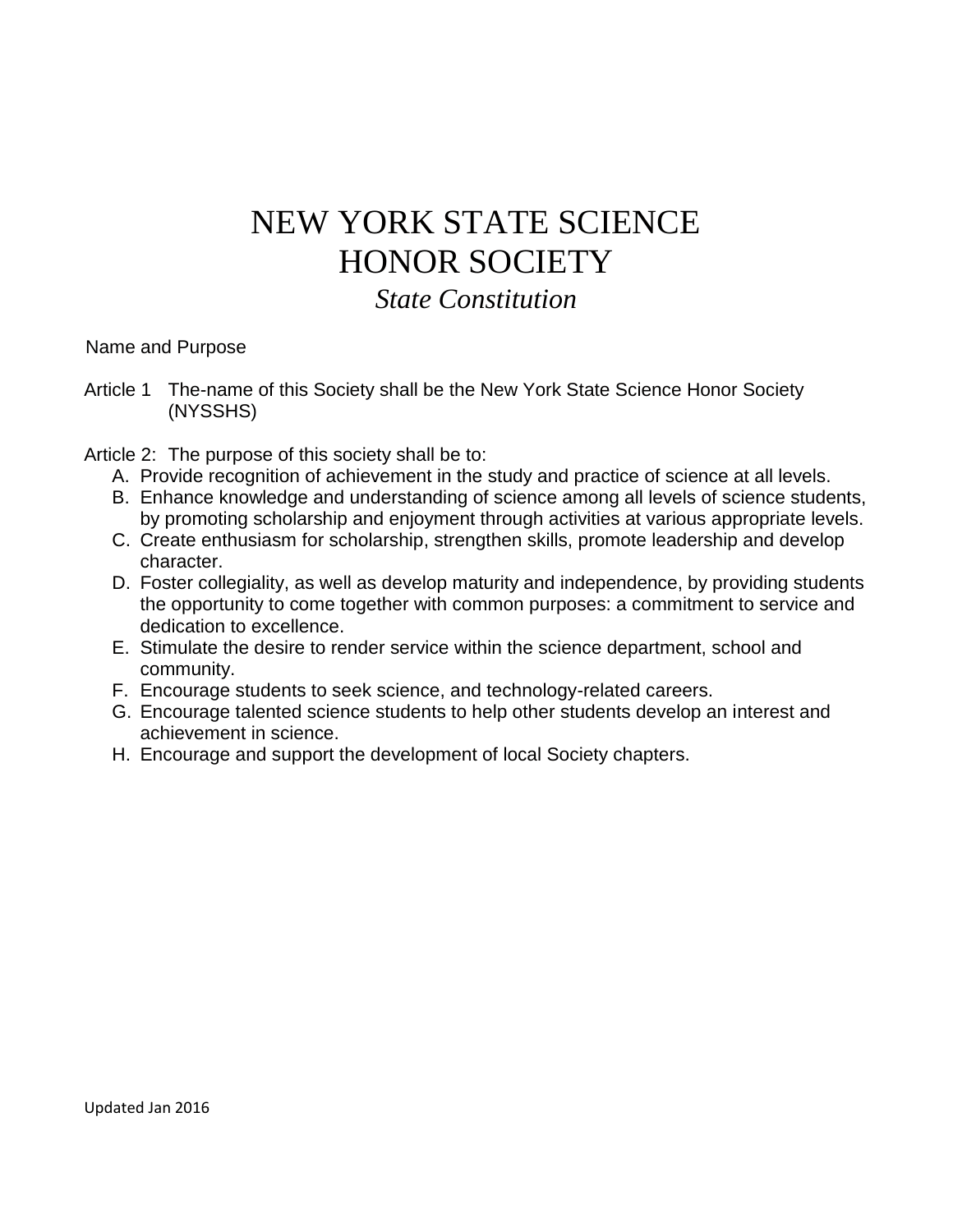## New York State Science Honor Society By-Laws

Article 1: Board of Governors

| Section 1            | It shall be the responsibility of the Board of Governors to develop and enforce policies<br>which will govern the operation of all levels of the New York State Science Honor<br>Society. |
|----------------------|-------------------------------------------------------------------------------------------------------------------------------------------------------------------------------------------|
| Section <sub>2</sub> | The Board of Governors shall consist of a Chairman. Past Chairman, Vice-Chairman,<br>Secretary, Treasurer, two (2) representatives from the STANYS Board of Directors.                    |
| Section 3            | The representatives of the STANYS Board of Directors shall be appointed according to<br>the rules as established by STANYS.                                                               |
| Section 4            | Each member of the Board of Governors shall serve a term of office of three (3) years,<br>with the exception of the Vice-Chairman.                                                        |
| Section 5            | The Vice-Chairman will accede to the Chairmanship of the Board of Governors upon the<br>completion of the present Chairman's term of office.                                              |
| Section 6            | The Chairman will accede to the Past-Chairman of the Board of Governors upon<br>completion of his/her term of office.                                                                     |
| Section 7            | The Secretary and Treasurer may succeed themselves for two consecutive terms of<br>office.                                                                                                |
| Section 8            | An official annual meeting of the Board of Governors shall be called by the Chairman of<br>the Board of Governors and will be held at the STANYS annual convention.                       |
| Section 9            | The Board of Governors shall:<br>A. Charter local chapters.<br>B. Approve chapter names.                                                                                                  |
|                      | C. Designate chapter registration numbers.<br>D. Establish and collect fees.                                                                                                              |
|                      | E. Review and approve chapter by-laws and annual reports.<br>F. Establish subcommittees as needed.                                                                                        |
|                      | G. Review and approve applications for Honorary membership.                                                                                                                               |
|                      | H. Be empowered to enforce its decisions regulating the conduct of its affairs as set forth<br>within this constitution.                                                                  |
|                      | I. Accede to office on July 1 following the May election.                                                                                                                                 |
| Section 10           | The Board of Governors shall have the authority to censure, suspend or revoke any<br>member or local chapter membership in the Society for being in violation of the goals                |
| Section 11           | and regulations or non-payment of fees as set forth in these By-Laws.<br>Responsibilities of the Board of Governors' Officers                                                             |
|                      | A. The Chairman shall:                                                                                                                                                                    |
|                      | 1. Preside over all meetings of the Board of Governors.                                                                                                                                   |
|                      | 2. Oversee the implementation of the policies established by the Board of<br>Governors.                                                                                                   |
|                      | 3. Call additional meetings of the Board of Governors no later than thirty (30) days                                                                                                      |
|                      | after a request for a meeting by a majority of its members.                                                                                                                               |
|                      | 4. Be empowered to fill vacancies on the Board of Governors created by death,                                                                                                             |
|                      | leave of absence, resignation or inability to serve.                                                                                                                                      |
|                      | B. The Past Chairman shall:                                                                                                                                                               |
|                      | 1. Assist the chairman in the administration of the society.                                                                                                                              |
|                      | 2. Preside at meetings of the society or the Board of Governors when the chairman                                                                                                         |
|                      | and vice-chairman are not present.                                                                                                                                                        |
|                      | 3. Convene sub-committee meetings and report to the Board of Governors on the<br>progress of each committee.                                                                              |
|                      | C. The Vice-Chairman shall:                                                                                                                                                               |

Updated Jan 2016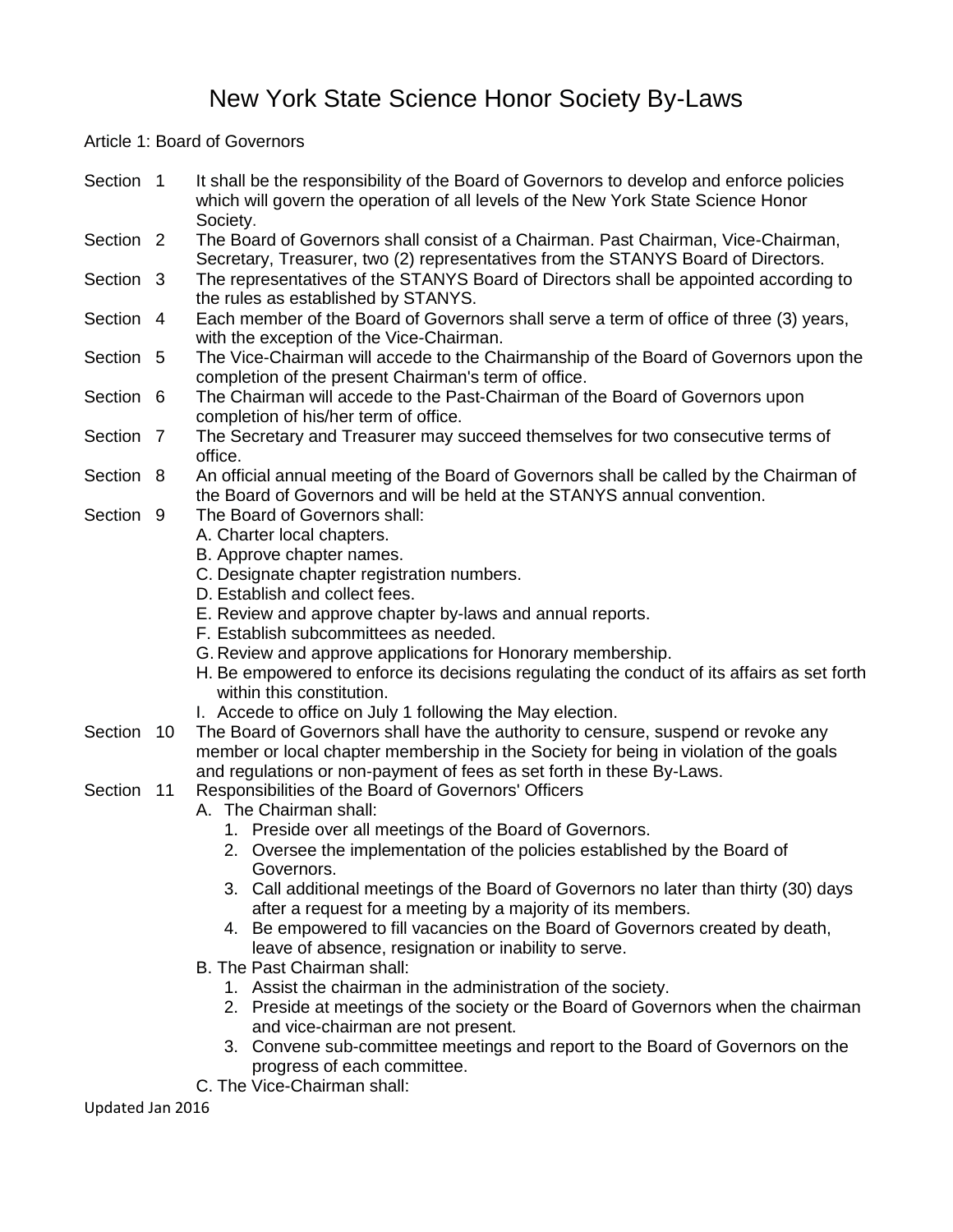- 1. Fulfill the duties of the Chairman in the event of the Chairman's absence.
- 2. Serve as chairman of membership.
- D. The Secretary shall:
	- 1. Keep the minutes of all official meetings of the Board of Governors.
	- 2. Report communications to the Board of Governors and to the Past President of STANYS.
	- 3. Write communications as directed by the Board of Governors.
	- 4. Send all copies of communications to the historian.
- E. The Treasurer shall:
	- 1. Keep all records of Society transactions.
	- 2. Transfer Society funds as directed by the Board of Governors.
	- 3. Pay Society obligations approved by the Board of Governors.
	- 4. Receive and record local chapter fees.
	- 5. Coordinate all functions associated with the office of the Society with the Treasurer of STANYS.
- F. The Historian shall:
	- 1. Be appointed by the Board of Governors.
	- 2. Provide an ongoing chronicle of the events that take place in, and as a result of, the New York State Science Honor Society.
	- 3. Submit summaries of these events to the STANYS Newsletter and the STANYS Board Book.
- G. Leave of Absence shall be granted to any member of the Board of Governors upon written notification to the chairman, for a period of time not to exceed 1 year

Article II: Society Membership Requirements

- Section 1 Schools seeking to initiate a chapter must submit to the Board of Governors the New Chapter Application Form, the appropriate fees and a copy of their local chapter constitution and by-laws.
- Section 2 Membership shall be based upon science scholarship, service and character
- Section 3 Applicants must have demonstrated exemplary character and citizenship.
- Section 4 Applicants must have successfully completed a minimum of three (3) semesters of science.
- Section 5 Applicants shall have a minimum science scholarship average of 85% or its equivalent.
- Section 6 Applicants are required to have an overall scholastic average of 80% and minimum average in mathematics of 75% or their equivalent.
- Section 7 Sections wishing to alter any NYSSHS requirements may do so only if:
	- A. These new standards exceed those outlined in sections 5 & 6.
	- B. Pre-written approval has been obtained from the Board of Governors.
- Section 8 Applicants must submit all supporting documentation as outlined in the local chapter constitution.

Article III: Local Chapter Responsibilities

- Section 1 All membership responsibilities must be in compliance with the State Constitution and By-Laws and should be written that way.
- Section 2 Additions or deletions to membership responsibilities must be approved by the Board of Governors.
- Section 3 Guidelines and responsibilities of moderators and officers must be approved by the Board of Governors.

Updated Jan 2016